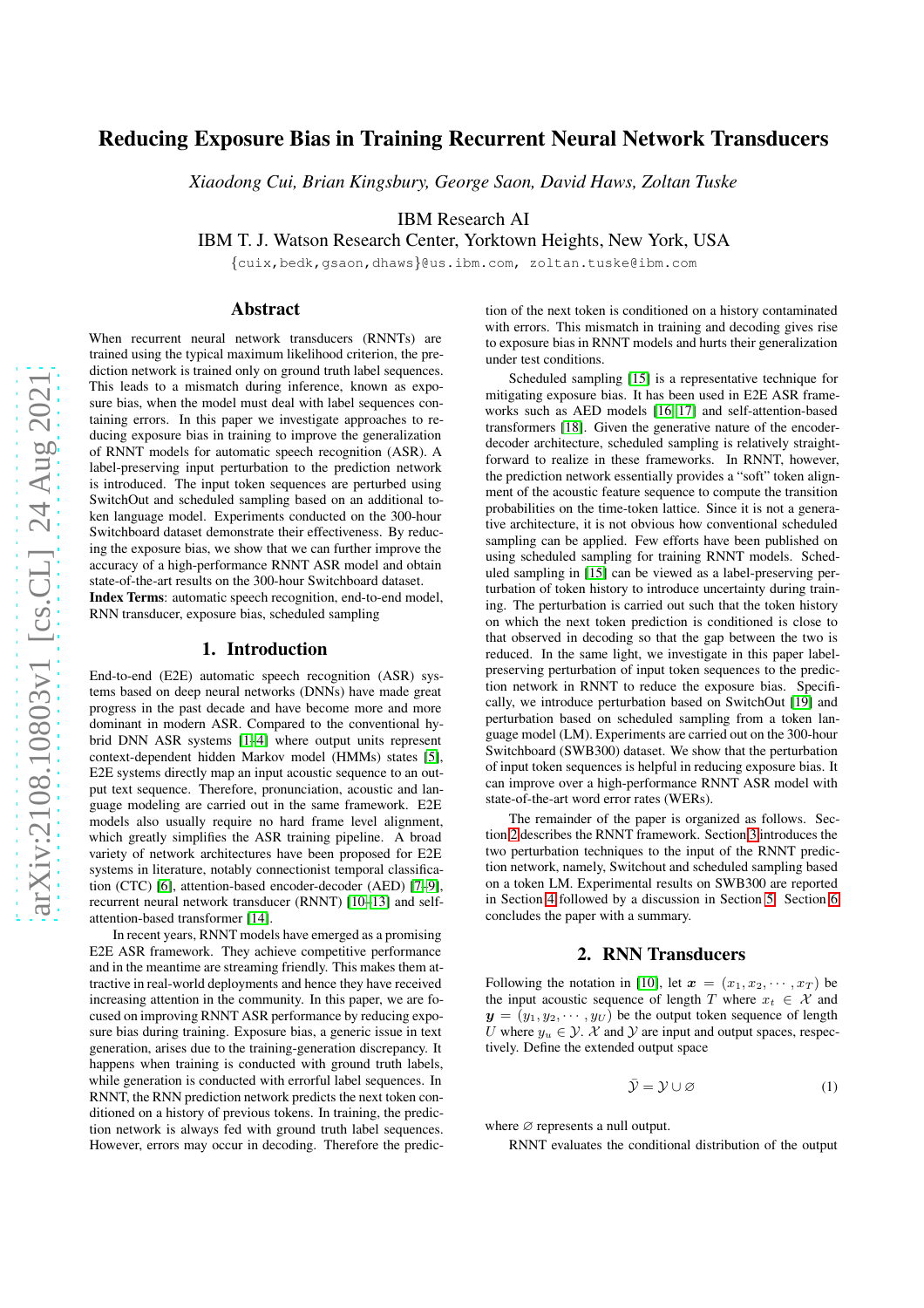sequence given the input sequence

$$
Pr(\boldsymbol{y} \in \mathcal{Y}^*|\boldsymbol{x}) = \sum_{\boldsymbol{a} \in \mathcal{B}^{-1}(\boldsymbol{y})} Pr(\boldsymbol{a}|\boldsymbol{x})
$$
 (2)

where  $a \in \bar{\mathcal{Y}}^*$  are alignments of acoustic sequence x against the token sequence y with the null output symbol  $\varnothing$  and  $\varnothing$ :  $\bar{\mathcal{Y}}^* \mapsto \mathcal{Y}^*$  is the function that removes null symbols from the alignments.

The acoustic features  $x_t$  are embedded in a latent space by a bi-directional long short-term memory (LSTM) network [\[20\]](#page-4-13), referred to as the transcription network  $T$ 

$$
f_t = \mathcal{T}(\boldsymbol{x}_{1:T}, t). \tag{3}
$$

The label tokens  $y_u$  are embedded in a latent space by a unidirectional LSTM network, referred to as the prediction network  $\mathcal{P}$ :

$$
g_u = \mathcal{P}(\mathbf{y}_{[1:u-1]}, u). \tag{4}
$$

Given the acoustic embedding  $f_t$  and the label token embedding  $g_u$ , the predictive output probability at  $(t, u)$  is implemented as

$$
p(\cdot|t,u) = \text{softmax}[\mathbf{W}^{\text{out}}\text{tanh}(\mathbf{W}^{\text{enc}}f_t \odot \mathbf{W}^{\text{pred}}g_u + b)]. \tag{5}
$$

In Eq. [5,](#page-1-1) matrices  $W^{\text{enc}}$  and  $W^{\text{pred}}$  are linear transforms that project the acoustic embedding  $f_t$  and the label token embedding  $g_u$  into the same joint latent space where element-wise multiplication is performed<sup>[1](#page-1-2)</sup> and a hyperbolic tangent  $(tanh)$ nonlinearity is applied. Finally, it is projected to the output space by a linear transform  $\mathbf{W}^{\text{out}}$  and normalized by softmax, producing a predictive probability estimate.

The parameters of RNNT  $\theta$  are optimized using the maximum likelihood criterion:

$$
\theta^* = \underset{\theta}{\operatorname{argmax}} \log \Pr(\mathbf{y}|\mathbf{x}; \theta). \tag{6}
$$

The conditional likelihood in Eq. [2](#page-1-3) over all possible alignments can be evaluated using the forward-backward algorithm:

$$
Pr(\boldsymbol{y} \in \mathcal{Y}^*|\boldsymbol{x}) = \sum_{(t,u):t+u=n} \alpha(t,u)\beta(t,u) \tag{7}
$$

 $\forall n : 1 \leq n \leq U + T$  where  $\alpha(t, u)$  and  $\beta(t, u)$  are forward and backward variables that can be computed recursively on the lattice.

Optimization is typically based on stochastic gradient descent or its variants with back-propagation. Once the RNNT model is trained, decoding is carried out based on beam search [\[10,](#page-4-5) [21\]](#page-4-14).

## <span id="page-1-0"></span>3. Input Perturbation of the Prediction Network

In standard RNNT training, the prediction network is always fed with the ground truth label token sequences. In Eq. [4,](#page-1-4) the LSTM  $P$  always uses the previous ground truth token history  $y_{[1:u-1]}$  to recurrently encode the current token  $y_u$ . However, in decoding, the input sequence to the prediction network,  $\hat{\mathbf{y}} = {\hat{y}_1, \hat{y}_2, \cdots, \hat{y}_U}$ , is composed of token hypotheses. As a result, the prediction network has to encode the current token <span id="page-1-3"></span> $\hat{y}_u$  using the history  $\hat{y}_{[1:u-1]}$  which may contain errors. This discrepancy between the training and decoding will incur the mismatch of the output probability in Eq. [5](#page-1-1) and consequently affect the probability diffusion over the lattice.

In this section, we introduce label-preserving perturbation to the input label token sequences to the prediction network. Specifically, we introduce a perturbation  $\sigma(\cdot)$ 

$$
\sigma(\mathbf{y}) \to \tilde{\mathbf{y}} \tag{8}
$$

to inject errors into the ground truth sequence. The resulting token sequence  $\tilde{y}$  perturbs the token embedding and also alters the alignment  $\alpha$  in Eq. [2](#page-1-3)

$$
Pr(\boldsymbol{y}|\tilde{\boldsymbol{y}},\boldsymbol{x}) = \sum_{\boldsymbol{a}\in\mathcal{B}^{-1}(\tilde{\boldsymbol{y}})} Pr(\boldsymbol{a}|\boldsymbol{x}).
$$
 (9)

In the meantime, since it is label preserving the loss in Eq. [6](#page-1-5) is still optimized under the likelihood of ground truth y.

<span id="page-1-4"></span>In the sequel, we investigate two perturbation strategies, SwitchOut [\[19\]](#page-4-12) and scheduled sampling [\[15\]](#page-4-8).

#### 3.1. SwitchOut

Given an input token sequence  $y$ , SwitchOut randomly corrupts a number of tokens in  $\boldsymbol{\mathit{u}}$ .

<span id="page-1-1"></span>First, the number of tokens to be corrupted,  $\hat{n}$ , is sampled according to the following distribution

$$
p(n) = \frac{e^{-\frac{n}{\tau}}}{\sum_{n'=0}^{|y|} e^{-\frac{n'}{\tau}}} \tag{10}
$$

where  $\tau$  is a temperature parameter controlling the "flatness" of the distribution.

Define a Bernoulli random variable

$$
\gamma \sim \text{Bernoulli}(\hat{n}/|\mathbf{y}|). \tag{11}
$$

<span id="page-1-5"></span>which is fixed for each token sequence  $y$ . For each token  $y_u$  in  $\textbf{\emph{y}},\textit{u}\in\{1,2,\cdots,U\},$ 

$$
\tilde{y}_u = \begin{cases} v \in \mathcal{Y}, v \neq y_u, & \gamma = 1 \\ y_u, & \gamma = 0 \end{cases}
$$
 (12)

#### 3.2. Scheduled Sampling

SwitchOut introduces uncertainty to the ground truth sequence in a random fashion, which does not consider the history of tokens when making the perturbation. In decoding, every token is a predictive outcome of the previous history, and the prediction network implicitly learns the dependency similar to a language model. In order for the training to be closer to the decoding, we leverage a token LM to perturb the next token given the history.

First, an LSTM LM  $\tilde{p}(z_u|z_{[1:u-1]})$  is trained on the token sequences of the training set. Suppose  $y$  is the ground truth token sequence and  $\tilde{y}$  the perturbed. Define a Bernoulli random variable

$$
\gamma \sim \text{Bernoulli}(p). \tag{13}
$$

where  $p$  is the teacher forcing probability.

To make the prediction of the next token in the perturbed sequence, it either sticks to the ground truth or samples from the token LM with probability  $p$ :

$$
\tilde{y}_u = \begin{cases} y_u, & \gamma = 1 \\ z_u \sim \tilde{p}(z_u | \tilde{\mathbf{y}}_{[1:u-1]}), & \gamma = 0 \end{cases}
$$
(14)

<span id="page-1-2"></span> $1$ Following the implementation in [\[13\]](#page-4-6) due to observed superior performance on multiple datasets.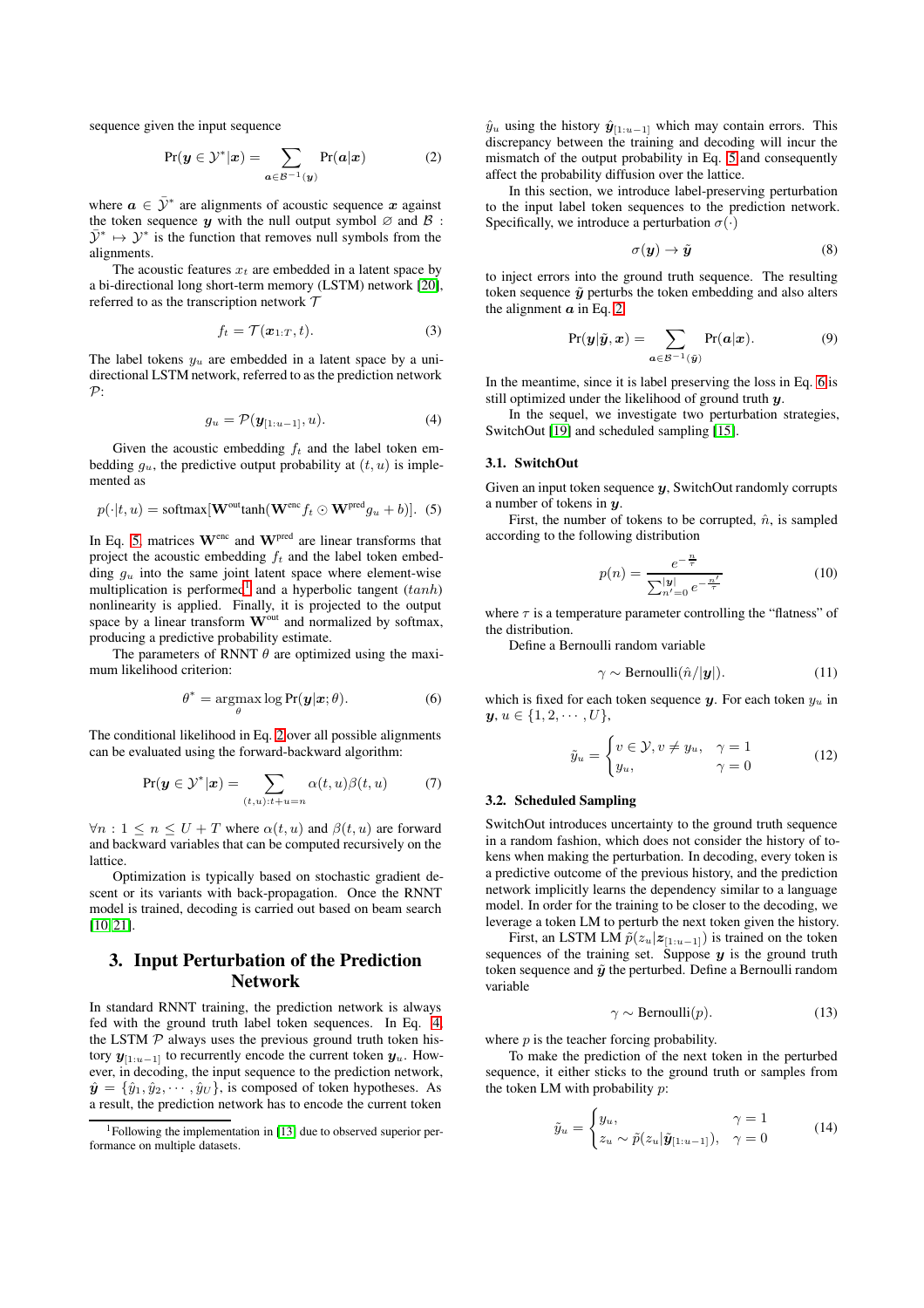When sampling from  $\tilde{p}(z_u|z_{[1:u-1]})$ , the predicted next token is uniformly selected from the top  $k$  token candidates given the history  $\tilde{\mathbf{y}}_{[1:u-1]}$ , where k is a hyper-parameter. When  $k = 1$ , the most likely token given the history is always chosen.

### 4. Experiments

#### <span id="page-2-0"></span>4.1. Setup

Dataset The experiments are conducted on the SWB300 dataset [\[22,](#page-4-15)[23\]](#page-4-16). Test sets include a 2.1-hour switchboard (SWB) set and a 1.6-hour call-home (CH) set from the NIST Hub5- 2000 test set. The data preparation pipeline follows the Kaldi [\[24\]](#page-4-17) s5c recipe.

Architecture There are 6 bi-directional LSTM layers in the transcription network with 1,280 cells in each layer (640 cells in each direction). The prediction network is a uni-directional LSTM consisting of a single layer with 1,024 cells. Both the acoustic embedding after the transcription network and the label embedding after the prediction network are projected down to a 256-dimensional latent space where they are combined by element-wise multiplication in the joint network. After a hyperbolic tangent nonlinearity followed by a linear transform, the topmost softmax layer has 46 output units which correspond to 45 characters and the null symbol.

Acoustic features The acoustic features are 40-dimensional logMel features after conversation side based mean and variance normalization plus their first and second order derivatives. The features are extracted every 10ms, but every two adjacent frames are concatenated, which amounts to a frame downsampling from 10ms to 20ms. This gives rise to the final 240 dimensional acoustic input to the transcription network.

Regularization The 300-hour training data is first augmented by speed and tempo perturbation [\[25\]](#page-4-18) to produce additional 4 replicas of the training data. On top of that, two additional data augmentation techniques are conducted on the fly when loading the training data. One is sequence noise injection [\[26\]](#page-4-19), where a training utterance is artificially corrupted by adding a randomly selected downscaled training utterance from the training set, and the other is SpecAugment [\[27\]](#page-4-20), where the spectrum of a training utterance is randomly masked in blocks in both the time and frequency domains. The training is also regularized by dropout with a dropout rate of 0.25 for the LSTM and 0.05 for the embedding. In addition, DropConnect [\[28\]](#page-4-21) is applied with a rate of 0.25, which randomly zeros out elements of the LSTM hidden-to-hidden transition matrices. The transcription network is initialized by an LSTM model of the same configuration trained with CTC, following [\[29\]](#page-4-22).

Optimizer and Training Schedule The RNNT is trained using AdamW [\[30\]](#page-4-23), a version of the Adam optimizer [\[31\]](#page-4-24) that adds decoupled weight decay. A long warmup and long hold training schedule is employed. The learning rate starts at 0.0002 in the first epoch and then linearly scales up to 0.002 in the first 10 epochs. It holds for another 6 epochs before being annealed by  $\frac{1}{\sqrt{2}}$  every epoch after the 17<sup>th</sup> epoch. The training finishes after  $\frac{\sqrt{2}}{2}$  every epoch after the 1. Septem 1.1 channing inheres are provided in a sorted order, starting with short utterances. This amounts to a curriculum learning scheme that stabilizes the training early on with short utterances and then gradually increases the learning difficulty to longer utterances. The batch size is 250 which is uniformly distributed to 5 v100 GPUs (50 per each GPU). Gradients are aggregated using all-reduce.

Decoding Inference uses alignment-length synchronous decoding [\[21\]](#page-4-14), which only allows hypotheses with the same align-

ment length in the beam for the beam search. In all test cases, we measure the WERs with and without an external LM. When decoding with an external LM, the following density ratio LM fusion [\[32\]](#page-4-25) is used:

$$
\mathbf{y}^* = \underset{\mathbf{y} \in \mathcal{Y}^*}{\operatorname{argmax}} \left\{ \log \Pr(\mathbf{y}|\mathbf{x}) - \mu \log \Pr^{\text{src}}(\mathbf{y}) \right\} + \lambda \log \Pr^{\text{ext}}(\mathbf{y}) + \rho |\mathbf{y}| \right\}
$$
(15)

where  $\mu$  and  $\lambda$  are the weights to balance the contribution of the source and external LMs, respectively, and  $\rho$  for the label length reward  $|y|$ . The external LM is trained on a target domain corpus (Fisher and Switchboard) and the source LM is trained only on the training transcripts.

Most of the above experimental settings and the training recipe follow those used in [\[13\]](#page-4-6).

#### 4.2. Results

SwitchOut Table [1](#page-2-1) shows the WERs of the RNNT baseline and RNNT after prediction network input perturbation using SwitchOut. The WERs for the RNNT baseline are 11.6% on average for SWB and CH without an external LM and 10.2% on average with the external LM using density ratio LM fusion. WERs for SwitchOut perturbation under various temperatures,  $\tau$ , are presented, among which  $\tau = 0.1$  gives the best performance. Under this condition, Switchout perturbation gives 0.2% absolute improvement over the baseline in both test conditions.

<span id="page-2-1"></span>Table 1: *WERs of baseline and SwitchOut perturbation under various temperatures τ.* 

|              | $w$ /o LM |      |      | w/LM |      |      |  |
|--------------|-----------|------|------|------|------|------|--|
|              | swb       | ch   | avg  | swb  | ch   | avg  |  |
| baseline     | 7.7       | 15.5 | 11.6 | 6.5  | 13.9 | 10.2 |  |
| $\tau = 0.1$ | 7.5       | 15.3 | 11.4 | 6.4  | 13.5 | 10.0 |  |
| $\tau = 0.2$ | 7.3       | 15.5 | 11.4 | 6.2  | 13.8 | 10.0 |  |
| $\tau = 0.3$ | 7.5       | 15.5 | 11.5 | 6.3  | 13.8 | 10.1 |  |
| $\tau = 0.5$ | 7.5       | 15.6 |      | 6.4  | 13.9 | 10.2 |  |

Scheduled Sampling Table [2](#page-3-3) shows the WERs of the RNNT baseline, which is the same as Table [1,](#page-2-1) and RNNT under scheduled sampling with various configurations. The token LM is a single layer LSTM trained on the character sequences of the training transcripts. There are two hyper-parameters under investigation in the experiments. One is the number of candidates  $(t$ op $k$ ) from which the next token is sampled from the token LM. The other hyper-parameter is the teacher forcing probability  $p$ . Experiments are carried out by varying the top $k$  and teacher forcing probability. It can be observed from the table that scheduled sampling is helpful to improve the recognition performance. The best result is given by top $k = 3$  and  $p = 0.9$ where the average WER is 11.2% without the external LM and 9.7% with the external LM. This amounts to 0.4% and 0.5% absolute improvement under the two test conditions, respectively. It also outperforms the best result under SwitchOut in Table [1](#page-2-1) by 0.2% absolute without using the external LM and 0.3% absolute when using it. However, it is worth noting that scheduled sampling is more computationally demanding, as the sampling depends on the token history.

Input with i-vector We also train RNNT models using input with i-vectors to further improve the baseline. The input features are a concatenation of the previous 240-dimensional features and speaker-dependent 100-dimensional i-vectors [\[33,](#page-4-26)[34\]](#page-4-27).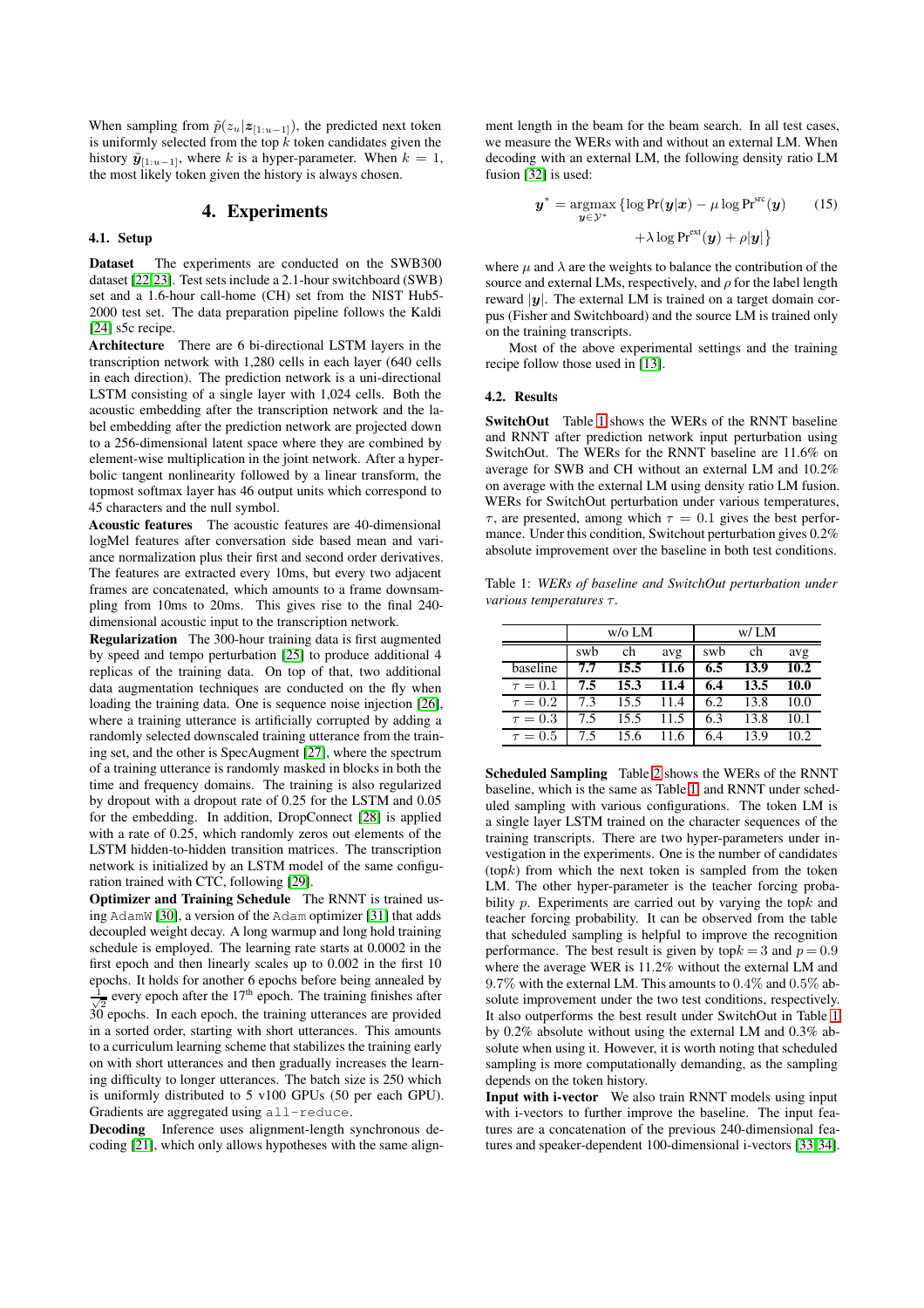<span id="page-3-3"></span>Table 2: *WERs of baseline and scheduled sampling under various top* k *candidates and teacher forcing probability* p*.*

|                     | $w$ /o LM |      |      | w/ LM |      |      |  |
|---------------------|-----------|------|------|-------|------|------|--|
|                     | swb       | ch   | avg  | swb   | ch   | avg  |  |
| baseline            | 7.7       | 15.5 | 11.6 | 6.5   | 13.9 | 10.2 |  |
| $topk = 1, p = 0.9$ | 7.3       | 15.4 | 11.4 | 6.3   | 13.7 | 10.0 |  |
| $topk = 2, p = 0.9$ | 7.4       | 15.2 | 11.3 | 6.4   | 13.7 | 10.1 |  |
| $topk = 3, p = 0.9$ | 7.2       | 15.2 | 11.2 | 6.1   | 13.3 | 9.7  |  |
| $topk = 5, p = 0.9$ | 7.3       | 15.2 | 11.3 | 6.2   | 13.5 | 9.9  |  |
| $topk = 1, p = 0.8$ | 7.5       | 15.3 | 11.4 | 6.3   | 13.6 | 10.0 |  |
| $topk = 2, p = 0.8$ | 7.4       | 15.3 | 11.4 | 6.3   | 13.5 | 9.9  |  |

Therefore, the input dimensionality in this case is 340. We reduce the hidden cells of the LSTM in the prediction network from 1,024 to 768. Table [3](#page-3-4) presents the WERs of the baseline RNNT with i-vectors and the WERs under scheduled sampling with various top $k$  and teacher forcing probabilities. The WERs of the RNNT baseline with i-vector are 11.3% on average without using the external LM and 9.7% with the external LM. This matches the best performance reported in [\[13\]](#page-4-6), which is a stateof-art result on SWB300. As can be seen from the table, with the help of scheduled sampling, the best result is obtained when top $k = 4$  and  $p = 0.8$ : 11.0% on average without the external LM and 9.6% with the external LM. We also investigate an annealing strategy where scheduled sampling is used up to 25 epochs, after which it is lifted and only ground truth label sequences are used. The learning rate for the  $26<sup>th</sup>$  epoch is set to 1.2e-4 and annealed by  $\frac{1}{\sqrt{2}}$  for each epoch afterwards. This can further improve the WERs when no external LM is used  $(11.0\% \rightarrow 10.9\%)$ , but with the external LM used the WERs stay the same (9.6%).

<span id="page-3-4"></span>Table 3: *WERs of baseline and scheduled sampling under various top* k *candidates and teacher forcing probability. Input acoustic features include i-vector.*

|                     | $w/0$ LM |      |       | W/LM |      |     |
|---------------------|----------|------|-------|------|------|-----|
|                     | swb      | ch   | avg   | swb  | ch   | avg |
| baseline            | 7.3      | 15.3 | 11.3  | 6.0  | 13.4 | 9.7 |
| $topk = 1, p = 0.9$ | 7.3      | 15.2 | 11.3  | 6.2  | 13.4 | 9.8 |
| $topk = 3, p = 0.9$ | 7.3      | 15.1 | 11.2. | 6.3  | 13.4 | 9.9 |
| $topk = 5, p = 0.9$ | 7.1      | 15.1 | 11.1  | 6.1  | 13.3 | 9.7 |
| $topk = 1, p = 0.8$ | 7.4      | 15.0 | 11.2  | 6.1  | 13.5 | 9.8 |
| $topk = 2, p = 0.8$ | 7.4      | 15.0 | 11.2. | 6.2  | 13.4 | 9.8 |
| $topk = 3, p = 0.8$ | 7.1      | 15.0 | 11.1  | 6.0  | 13.2 | 9.6 |
| + anneal            | 7.0      | 14.7 | 10.9  | 6.0  | 13.2 | 9.6 |
| $topk = 4, p = 0.8$ | 7.0      | 15.0 | 11.0  | 6.0  | 13.2 | 9.6 |
| + anneal            | 6.9      | 14.9 | 10.9  | 5.9  | 13.2 | 9.6 |
| $topk = 5, p = 0.8$ | 6.9      | 15.4 | 11.2  | 6.0  | 13.4 | 9.7 |

### 5. Discussion

<span id="page-3-1"></span>Both SwitchOut and scheduled sampling are shown to improve the performance of RNNT models. While SwitchOut perturbs the label sequence by uniformly sampling tokens from  $\mathcal Y$  to replace the original token, scheduled sampling samples the next predicted token using a token LM given the observed history. Hence, scheduled sampling outperforms SwitchOut in this case to reduce exposure bias. This superior performance, however, comes with a higher computational cost in the training as one has to recurrently generate the history with perturbed tokens for each label sequence. Once the model is trained, the inference time of both strategies is no different from the RNNT baseline.

The RNNT baseline with i-vector in Table [3](#page-3-4) with 6.0/13.4/9.7 WERs is one of the best single ASR systems with state-of-the-art performance [\[13\]](#page-4-6). With scheduled sampling, the WERs can be further improved to 5.9/13.2/9.6, which gives one of the best results on the SWB300 dataset. If we reduce the batch size from 250 to 64, a slightly better performance is obtained (6.0/13.0/9.5). A smaller batch size may give rise to noisier stochastic gradients, which is helpful to search for a better local optimum. But the training time is significantly longer. Table [4](#page-3-5) summarizes the performance of best single models reported in the literature.

<span id="page-3-5"></span>Table 4: *WERs of single models reported in literature on SWB300.*

| system                     | model       | swh | ch    | avg  |
|----------------------------|-------------|-----|-------|------|
| Park et al. / 2019 [27]    | <b>AED</b>  | 6.8 | 14.1  | 10.5 |
| Irie et al. / 2019 [35]    | Hybrid      | 6.7 | 12.9  | 9.8  |
| Tuske et al. / 2020 [17]   | <b>AED</b>  | 6.4 | 12.5  | 9.5  |
| Saon et al. / 2021 [13]    | <b>RNNT</b> | 6.3 | 13.1  | 9.7  |
| This work (batch size 250) | <b>RNNT</b> | 5.9 | 13.2. | 9.6  |
| This work (batch size 64)  | <b>RNNT</b> | 6.0 | 13.0  | 95   |

By comparing Table [2](#page-3-3) and Table [3,](#page-3-4) one can observe that an RNNT trained with scheduled sampling without using i-vector in the input (9.7%) matches the performance of an RNNT baseline using i-vector in the input (9.7%). Scheduled sampling can further improve the latter (9.6%). This observation is helpful, as computing i-vectors is computationally expensive and needs sufficient data from a single speaker. Therefore, in some realworld applications, including i-vectors in input acoustic features is either computationally inefficient or technically infeasible, especially when ASR is carried out in a streaming mode.

## 6. Summary

<span id="page-3-2"></span>In this paper we introduced label-preserving perturbation to the input to the prediction network of an RNNT to reduce exposure bias. Two perturbation strategies were investigated, SwitchOut and scheduled sampling. SwitchOut randomly corrupts the ground truth label token sequence, while scheduled sampling draws the next token based on an additional token LM given the history. Both strategies have been shown to be helpful in reducing the WERs of a high-performance RNNT ASR model. Input perturbation based on scheduled sampling obtains one of best results on the SWB300 dataset.

## 7. References

- <span id="page-3-0"></span>[1] G. Hinton, L. Deng, D. Yu, G. Dahl, A. Mohamed, N. Jaitly, A. Senior, V. Vanhoucke, P. Nguyen, T. N. Sainath, and B. Kingsbury, "Deep neural networks for acoustic modeling in speech recognition," *IEEE Signal Processing Maganize*, pp. 82–97, November 2012.
- [2] G. E. Dahl, D. Yu, L. Deng, and A. Acero, "Context-dependent pre-trained deep neural networks for large vocabulary speech recognition," *IEEE Transactions on Audio, Speech, and Language Processing,*, vol. 20, no. 1, pp. 30–42, 2012.
- [3] W. Xiong, J. Droppo, X. Huang, F. Seide, M. L. Seltzer, A. Stolcke, D. Yu, and G. Zweig, "Toward human parity in conversational speech recognition," *IEEE/ACM Transactions on Audio,*